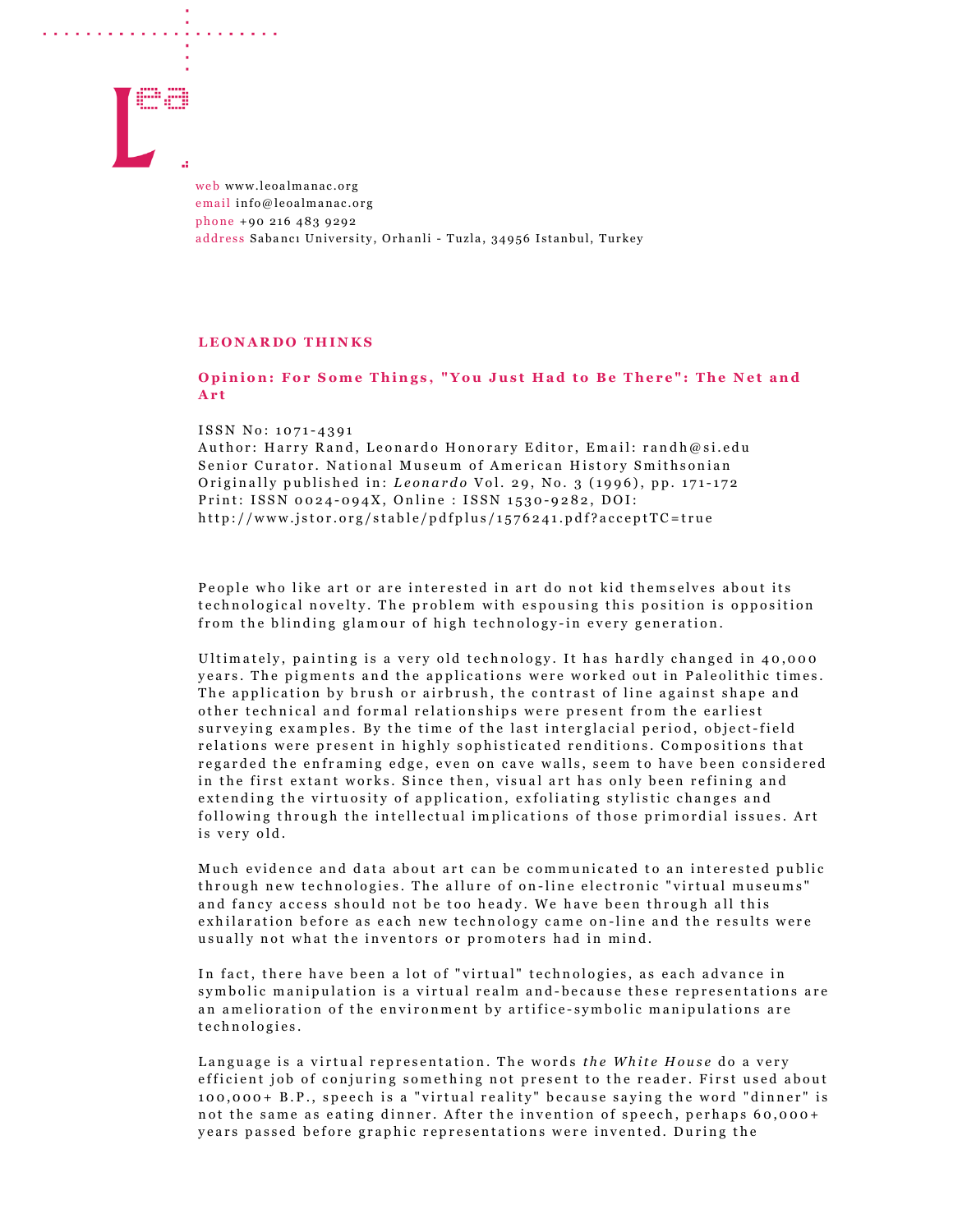

a construction of the construction of the construction of the construction of the construction of the construction of the construction of the construction of the construction of the construction of the construction of the

interglacial and post-glacial periods, a widespread use of visual art developed representations for purposes unknown to us now. These cave paintings were virtual realities; they communicate something important at a distance from the original reference. Neolithic culture made the next advance in virtual reality. About 9000 B.P., in Sumeria, three-dimensional virtual emblems of sheep, crops, people and commodities came into extensive use. These tokens and calculi gave birth, over the next couple of millennia, to graphic language signs, or writing-another great step forward. This virtual reality was precise enough and sufficiently permanent to draft binding contracts (scripts were invented to write contracts, not poetry).

Sculpted and painted virtual food in ancient Egyptian tombs saved money compared with regular offerings and had the moral value of eliminating animal and human sacrifices to accompany the boss into the afterlife. Once again, as at Lascaux, art served as "virtual reality." Books are a virtual reality in that one kind of transient representation, speech, is made permanent, and thus within the book a single idea can be expanded beyond the limits of speech, so that a new, virtual kind of reasoning came into existence irrespective of speech acts. Thanks largely to books, writing is no longer graphically recorded speech.

Next (with some loss of definition but with the virtue of mechanically multiplied copies), prints, or graphics, circulated replicas of distant images. The original image stayed put and a print dispersed an image everywhere. Prints and books of prints afford viewers in different locales simultaneous access to an image.

The resulting degeneration of the image cannot be ignored. A book of prints does not equal a virtual museum any more than an electronic reproduction does. The use of photography makes modern art history-with its highly exact comparisons of images-possible, but collected photographs do not equal a virtual museum either. Although the reproduced photographic image is less degraded than previous forms of printing, no one suggests that photos substitute for real paintings.

When a reference-a shoe or a pornographic image-ceases to serve as a mere stimulant to the referent (sex itself) we call the situation "perversion." The same is true of art. Nothing substitutes for art except at the cost of perversion-unless art was unattractive to begin with. Often the promulgators of high technology substitutes for art simply try to disguise their own discomfort with art. Counting log-ons to "virtual museums" quantifies our success with outreach programs but, in terms of actually acquainting folks with paintings, we might as well count people walking by our museums on the street.

There is a responsibility to the actual and potential museum-going public. When adopting the on-line crowd, we should remember not to equate the museum-going public with Internet hackers. We should present solid art history, zoology, geology, etc.-or at least offer shelter for serious arthistorical research. Readers of Leonardo are among the most sophisticated when it comes to both art and science. Therefore, they should be at the forefront of sponsoring and encouraging new technologies while alerting all pertinent parties to the fact that such applications are not substitutes for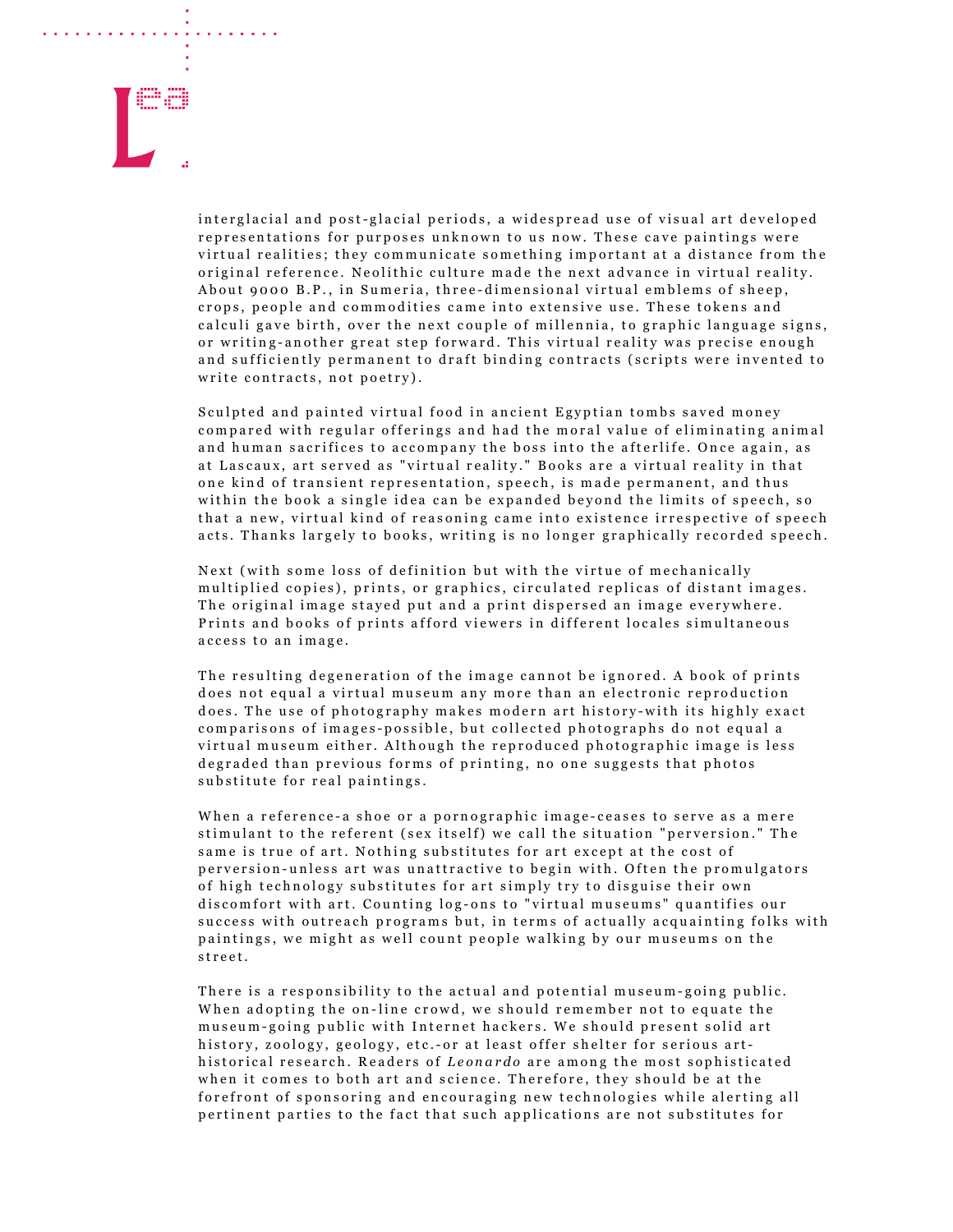

older art. New technology might generate its own aesthetic. All this has happened before and it will happen again.